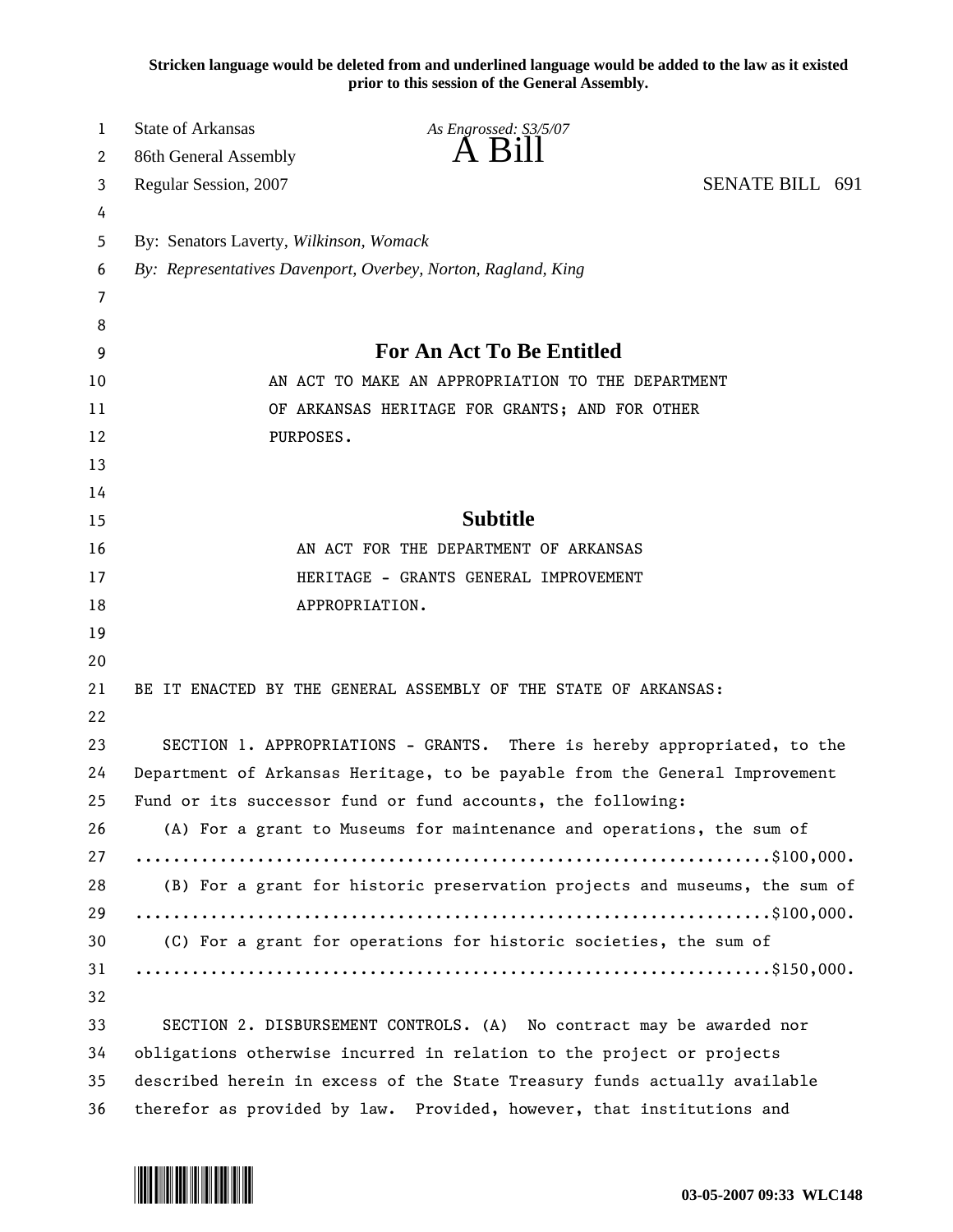## **As Engrossed: S3/5/07 SB691**

1 agencies listed herein shall have the authority to accept and use grants and 2 donations including Federal funds, and to use its unobligated cash income or 3 funds, or both available to it, for the purpose of supplementing the State 4 Treasury funds for financing the entire costs of the project or projects 5 enumerated herein. Provided further, that the appropriations and funds 6 otherwise provided by the General Assembly for Maintenance and General

7 Operations of the agency or institutions receiving appropriation herein shall 8 not be used for any of the purposes as appropriated in this act.

9 (B) The restrictions of any applicable provisions of the State Purchasing 10 Law, the General Accounting and Budgetary Procedures Law, the Revenue 11 Stabilization Law and any other applicable fiscal control laws of this State 12 and regulations promulgated by the Department of Finance and Administration, 13 as authorized by law, shall be strictly complied with in disbursement of any 14 funds provided by this act unless specifically provided otherwise by law. 15

16 SECTION 3. LEGISLATIVE INTENT. It is the intent of the General Assembly 17 that any funds disbursed under the authority of the appropriations contained 18 in this act shall be in compliance with the stated reasons for which this act 19 was adopted, as evidenced by the Agency Requests, Executive Recommendations 20 and Legislative Recommendations contained in the budget manuals prepared by 21 the Department of Finance and Administration, letters, or summarized oral 22 testimony in the official minutes of the Arkansas Legislative Council or 23 Joint Budget Committee which relate to its passage and adoption.

24

25 SECTION 4. EMERGENCY CLAUSE. It is found and determined by the General 26 Assembly, that the Constitution of the State of Arkansas prohibits the 27 appropriation of funds for more than a two (2) year period; that the 28 effectiveness of this Act on July 1, 2007 is essential to the operation of 29 the agency for which the appropriations in this Act are provided, and that in 30 the event of an extension of the Regular Session, the delay in the effective 31 date of this Act beyond July 1, 2007 could work irreparable harm upon the 32 proper administration and provision of essential governmental programs. 33 Therefore, an emergency is hereby declared to exist and this Act being 34 necessary for the immediate preservation of the public peace, health and 35 safety shall be in full force and effect from and after July 1, 2007.

36